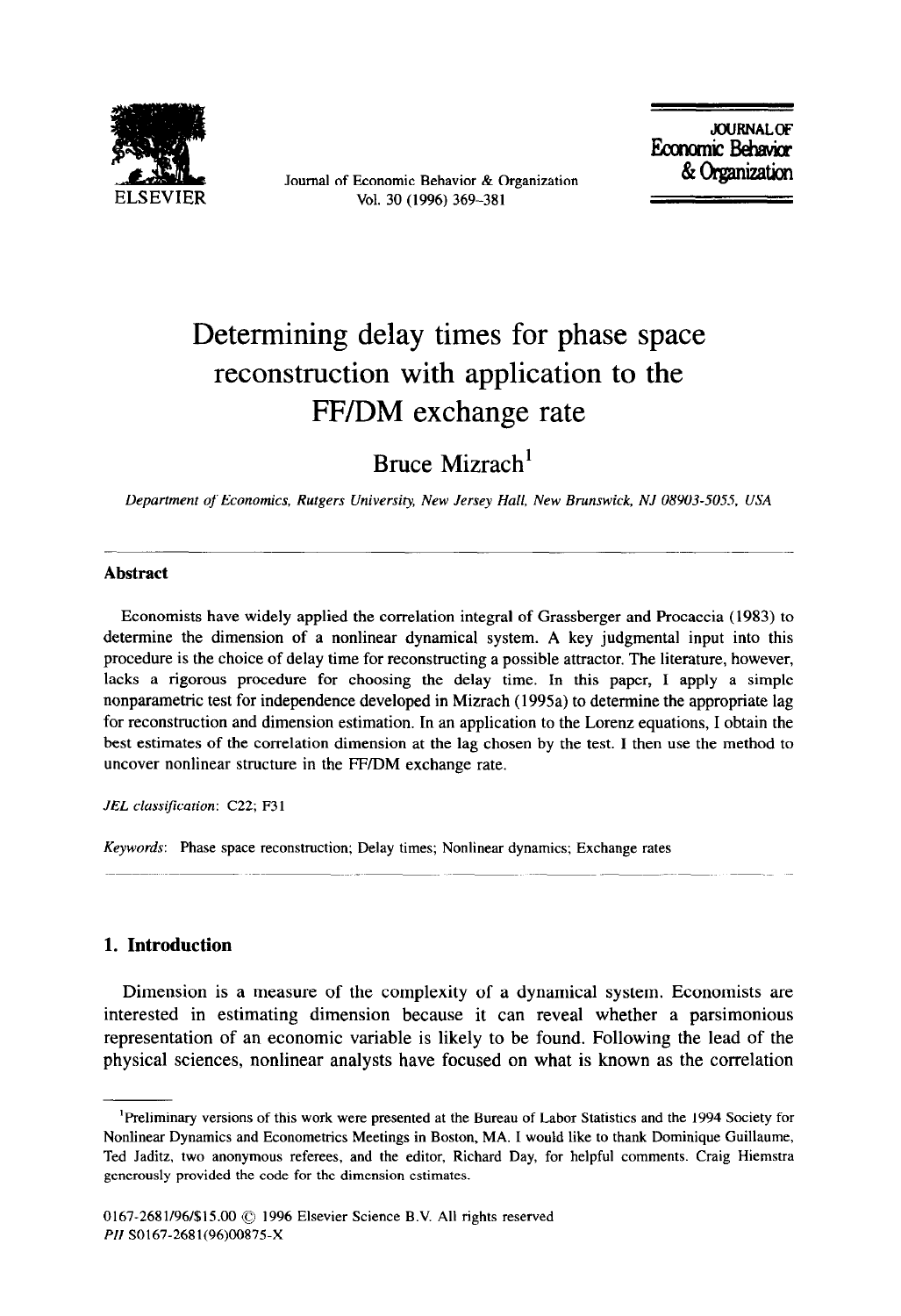dimension prposed by Grassberger and Procaccia (1983). GP used a construct known as the correlation integral to estimate the dimension of the attracting sets for dynamical systems. The GP methodology has proved quite reliable and has become the workhorse of the empirical literature. The GP algorithm is efficient and produces reliable estimates with relatively small sample sizes.

Nonetheless, it is possible to produce poor estimates of the correlation dimension. Brock (1989) first noted that near unit root processes may produce spuriously low correlation dimension estimates. Theiler (1986) and Ramsey et al. (1990) also point out that data limitations may lead to unreliable inference. Even when data are not limited, as in experimental situations or with a known dynamical system, a poor choice of inputs to the GP algorithm can produce seriously biased estimates of dimension.

A critical input to the GP approach is the choice of delay time. The literature, to this point, lacks a reliable method to choose the lags needed for the Takens (1980) reconstruction. This paper, using a new test for independence proposed in Mizrach (1995a), provides a simple procedure for determining the delay time.

Applications of the Grassberger-Procaccia methodology in economics and finance are numerous. Brock and Sayers (1988) have analyzed GNP data. Frank and Stengos (1989) examine precious metals prices. Scheinkman and LeBaron (1989) and Hiemstra (1992) estimate the correlation dimension of aggregate stock returns. Mayfield and Mizrach (1992) look at real time stock price data. Hsieh (1989), Guillaume (1994) investigate foreign exchange rates as I do below. These papers have produced estimates of correlation dimension ranging from 3-7 on standard data series. With the exception of the papers by Mayfield and Mizrach and Guillaume, these other estimates used filtered data rather than delays in reconstructing the dynamics.

I estimate the correlation dimension using a method proposed by Denker and Keller (1986) and Hiemstra (1992). This procedure generates points estimates of the correlation dimension and standard errors under a null of weak dependence. I calibrate the algorithm to a system of known dimension, the Lorenz system. I show that a naive choice of delay time generally biases dimension estimates downward. Using a rule of thumb commonly employed in the literature also produces biased estimates. The delay time chosen by the nonparametric test produces the most accurate estimate for the correlation dimension.

Having demonstrated the procedure on the Lorenz system, I then analyze a high frequency financial data set, the French France-German Deutschemark (FF/DM) exchange rate. I calculate the correlation dimension using the time-delayed, unfiltered data. I find nonlinear structure clearly distinguishable from white noise with dimension under 3.

The paper is organized as follows. In Section 2, I sketch Takens' approach to reconstructing a dynamical system. The importance of delay time to the reconstruction is discussed in Section 3, where I also briefly review alternative approaches to selecting the delay time. In Section 4, I develop the test for determining delay time, and I calibrate the procedure using the Lorenz system in Section 5. Section 6 contains the exchange rate analysis. I offer a summary and conclusions in Section 7.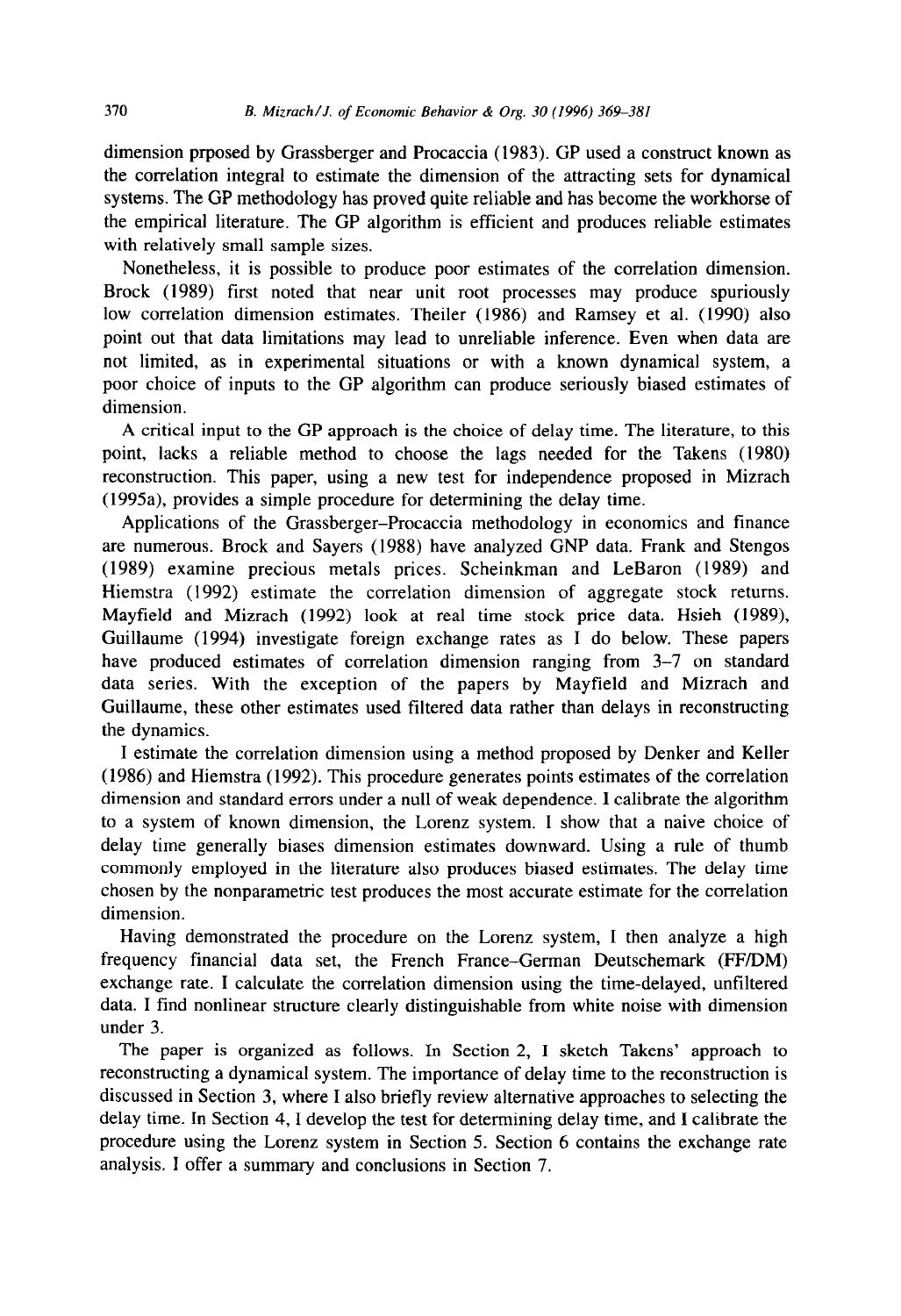# **2. Phase space reconstruction**

Consider a compact *n*-dimensional manifold  $S \in \mathbb{R}^n$ . A dynamical system is a diffeomorphism,  $T : S \rightarrow S$ . Time evolution follows an initial position  $s_0 \in S$ ,

$$
s_1 = T(s_0), s_2 = T(s_1) = T(T(s_0)) = T^2(s_0).
$$
 (1)

Assume that one observes a scalar x, through a measurement function,  $h : S \rightarrow R$ . Define the m-dimensional vector

$$
x_t^m \equiv (h(s_t)), h(T(s_t)), \ldots, h(T^{m-1}(s_t)))
$$
 (2)

to illustrate the map,  $\Phi(s)$ :  $S \rightarrow R^m$ . Takens then demonstrated that if  $(T,h)$  are both smooth, an equivalence relation existed between the original dynamical system and the map  $\Phi(s)$  so long as  $m \ge 2n+1$ . This can be stated formally as:

*Proposition (Takens' Embedding Theorem for Diffeomorphisms). Let S be a compact manifold of dimension n, T* :  $S \rightarrow S$  *be a*  $C^2$  *diffeomorphism, and h* :  $S \rightarrow R$  *be a smooth function. There exists an open dense set of pairs*  $(T,h)$  *for which the map*  $\Phi(s) : S \to R^m$  is *an embedding for*  $m \ge 2n + 1$ *.* 

The embedding diffeomorphically maps the original dynamical system on  $S$  to a submanifold of  $R^{m\geq 2n+1}$ . The dynamics are  $C^2$  equivalent to those on  $\Phi(s)$ . In particular, both dimension and entropy are preserved by the smooth, invertible change of coordinates involved in the phase space reconstruction of *T.* 

#### **3. The method of time delays**

In their pioneering work on dynamical systems, Packard et al. (1980) realized that not all embeddings are equivalent, given a finite data sample. Consider again the *m*dimensional vector (2), where we now delay by  $\tau$  between each component,

$$
x_t^m \equiv (x_t, x_{t+\tau}, \dots, x_{t+(m-1)\tau}) \tag{3}
$$

Packard et al. conjectured that accurate dimension estimates of strange attractors would depend upon choosing  $\tau$  in such a way as to form sharp conditional probability distributions,

$$
\Pr [x_{t+(m-1)\tau} \mid x_t, x_{t+\tau}, \dots, x_{t+(m-2)\tau}]. \tag{4}
$$

Since the time series are nonlinear and often non-Gaussian, methods that look beyond linear dependence are needed to choose a delay time. I develop some of these preliminaries in Section 3.1, and present Fraser and Swinney's (1986) mutual information function in Section 3.2.

#### 3.1. *Correlation and independence*

To proceed with a rigorous presentation of Fraser and Swinney's results, I must make some assumptions about the observables. Let  ${x_t}_{t=1}^N$  be realizations of a strictly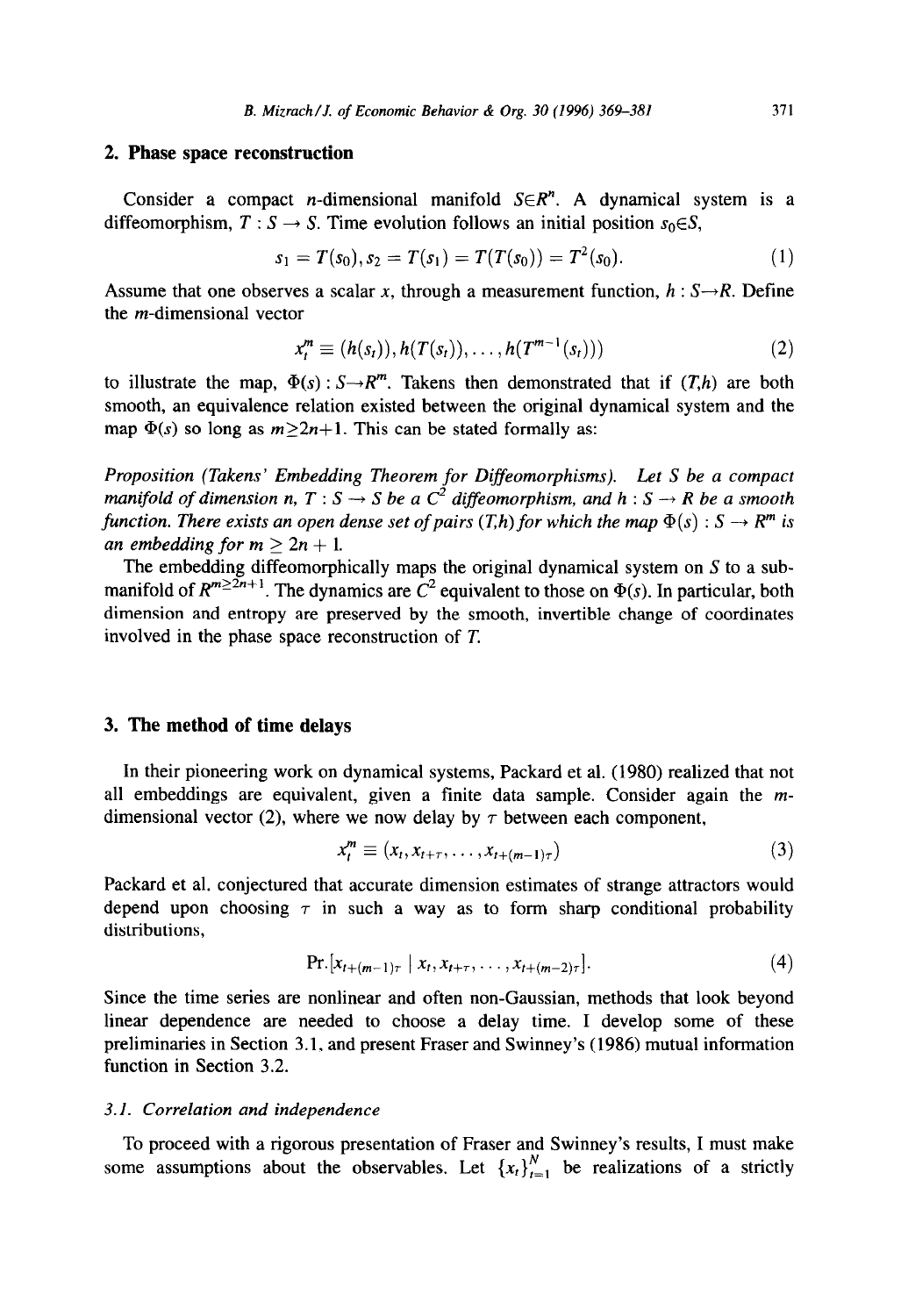stationary and ergodic process, with joint probability density

$$
f(x_t^m) = \Pr [x_t = X_1, x_{t+\tau} = X_2, \dots, x_{t+(m-1)\tau} = X_m].
$$
\n(5)

Consider the marginal density of the first component of the m-vector,

$$
f(x_t) = \int_X \cdots \int_X f(x_t^m) \mathrm{d}x_{t+\tau} \cdots \mathrm{d}x_{t+(m-1)\tau}.
$$
 (6)

If  $\tau$  chosen so as to make each element independent, the joint density would factor into the m-marginals,

$$
f(x_t^m) = f(x_t)f(x_{t+\tau}) \cdots f(x_{t+(m-1)\tau}). \tag{7}
$$

In Section 4, I devise a test based upon this factorization.

If the  $x$ 's were Gaussian random variables, independence could be determined by the correlation between  $x_t$  and  $x_{t+\tau}$ ,

$$
\gamma(\tau) \equiv E[(x_t - \mu)(x_{t+\tau} - \mu)], \qquad (8)
$$

where  $\mu$  is the unconditional population mean. Linear independence, however, is not sufficient to guarantee independence for non-Gaussian processes. That is,  $\gamma(\tau)=0$  does not imply that I can factor the join density as in Eq. (7). Nonetheless, the zero-crossing of the autocorrelation function is a rule of thumb used for the delay time in the literature.<sup>2</sup>

#### 3.2. *Mutual information*

The existing literature on choice of delay times is grounded in information theory and tends to focus on entropy. Define the entropy of the message  $x_t$  as

$$
H(x_t) \equiv -\int_X f(x_t) \log[f(x_t)] \mathrm{d}x_t, \tag{9}
$$

and the conditional entropy of  $x_{t+\tau}$  given  $x_t$ ,

$$
H(x_{t+\tau} \mid x_t) \equiv -\int_X f(x_{t+\tau} \mid x_t) \log[f(x_{t+\tau} \mid x_t)] \mathrm{d}x_t \mathrm{d}x_{t+\tau}.\tag{10}
$$

I can express the conditional entropy in a way that will be intuitively useful below,

$$
H(x_{t+\tau} \mid x_t) = -\int_X f(x_{t+\tau}, x_t) \log[f(x_{t+\tau}, x_t)] dx_t dx_{t+\tau} - H(x_{t+\tau})
$$
(11)  
=  $H(x_{t+\tau}, x_t) - H(x_{t+\tau}).$ 

This states that the conditional entropy is just the difference between the entropy of the joint density  $f(x_{t+\tau}, x_t)$  and the entropy of the first marginal density. Note that the entropy tells us the average uncertainty in the message to be received, and the conditional entropy tells us the same, given a previous message. If the  $x_t$  and  $x_{t+\tau}$  are independent,  $x_t$  is not at all informative about the next message. Knowing  $x<sub>i</sub>$  resolves none of the uncertainty, and it follows that  $H(x_{t+\tau} | x_t) = H(x_{t+\tau}).$ 

 $2$ See e.g. Holzfuss and Mayer-Kress (1986).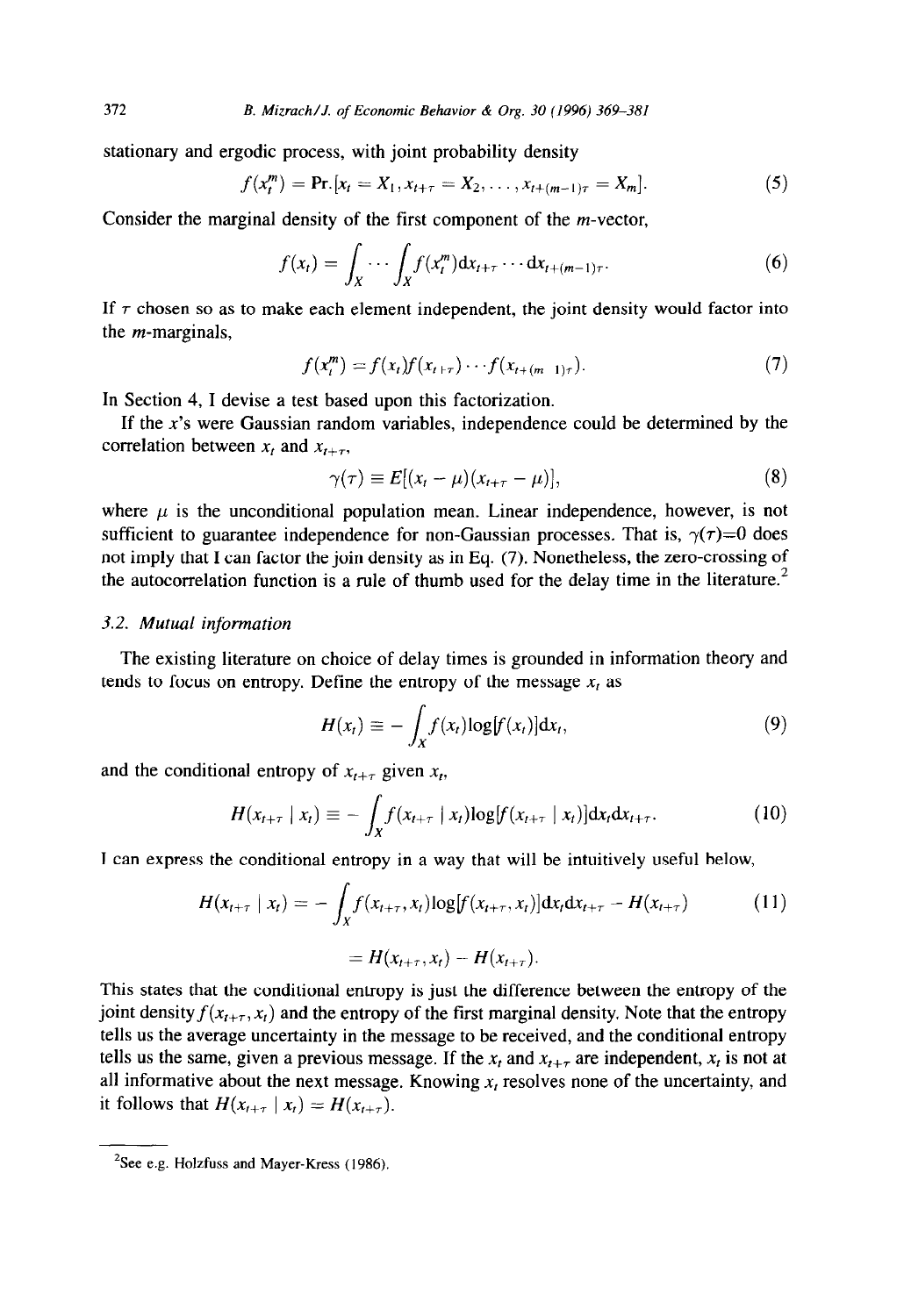Define, as in Fraser and Swinney (1986), the mutual information,

$$
MI \equiv H(x_{t+\tau}) - H(x_{t+\tau} \mid x_t). \tag{12}
$$

Note that if the pairs are independent, the function reaches it minimum at zero. A natural extension to this work was Fraser's (1989b) concept of marginal redundancy,

$$
MR(x_{t+m\tau}) \equiv \int_X (\log[f(x_{t+m\tau} \mid x_t, \dots, x_{t+(m-1)\tau}] - \log[f(x_{t+m\tau})]) dx_t^m dx_{t+m\tau}.
$$
 (13)

Note again that if  $\tau$  is large enough, the components of the *m*-vectors are independent, and the marginal redundancy will be minimized.

The algorithm proposed by Fraser and Swinney for mutual information, and generalized to higher dimensions by Fraser (1989a, 1989b) is quite cumbersone, by the authors' admission. For  $m>2$ , literally millions of points are required to construct a good estimate of the conditional densities. An alternative approach, based on work by Mizrach (1995a), is to use the distribution functions.

## 4. **A simple nonparametric test**

Consider now the distribution function of the m-vectors

$$
F(x_t^m) = \Pr [x_t < X_1, \dots, x_{t+(m-1)\tau} < X_m]. \tag{14}
$$

I will define a stochastic process to be *locally independent of order p* if the realization  $x_t$ provides no information about the process *p* periods ahead. Formally, this implies the equality of the conditional and unconditional distributions. Let  $(p_1, \ldots, p_{m-1})$  be a set of increasing integers on [1,*L*],  $L < n-m+1$ . Local independence then implies

$$
\Pr[x_{t+p_{m-1}} < \varepsilon, \dots, x_{t+p_1} < \varepsilon, x_t < \varepsilon] = (\Pr[x_t < \varepsilon])^m. \tag{15}
$$

To estimate the joint,  $F(x_i^m)$ , and marginal,  $F(x_i)$ , distributions in Eq. (15), introduce the indicator function,  $I: R \rightarrow R$ ,

$$
I[x_t < \varepsilon] = \begin{cases} 1, \text{if } x_t < \varepsilon \\ 0, \text{otherwise} \end{cases} \equiv I(x_t, \varepsilon). \tag{16}
$$

The joint unconditional probability that *m* leads of the x's are less than  $\varepsilon$  is given by

$$
\theta(m,\varepsilon)=\int_X\prod_{i=0}^{m-1}I(x_{t+p_i},\varepsilon)\mathrm{d}F(x_t),\qquad(17)
$$

where for notational convenience I set  $p_0=0$ . A consistent estimator of Eq. (17) is the statistic $3$ 

$$
\theta(m,N,\varepsilon)=\sum_{t=1}^N\prod_{i=0}^{m-1}I(X_{t+p_i},\varepsilon)/N,\qquad(18)
$$

where  $N=n-max [p_i]$ 

<sup>&#</sup>x27;Statistics like Eq. (18) and the correlation integral of Grassberger and Procaccia (1983) are known as Ustatistics. For an introduction, see Seffling (1980).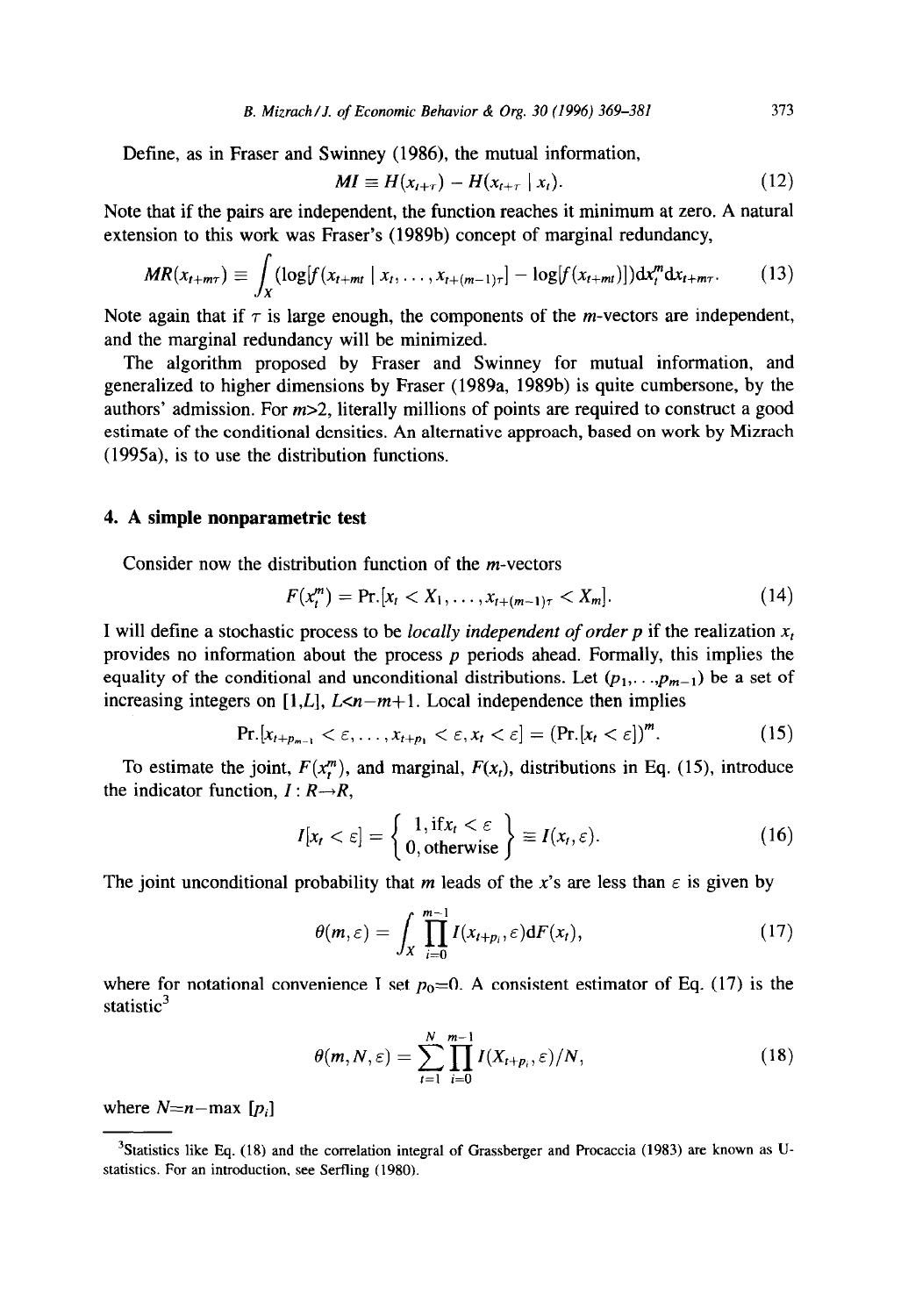My testing procedure falls into the very general class proposed by Blum et al. (BKR, 1961) for sample distribution functions. The adjustable parameter  $p$  corresponds to the delay time, highlighting the alternative of interest.

While the distribution theory of the tests in the BKR class is often quite complicated, a simple nonparametric test for local independence (SNT) can then be constructed using consistent estimators of the first two moments of this statistic. In Mizrach (1995a), I prove the following:

*Proposition.* Let  $\{x_i\}$  be locally independent for any  $p_i \in \{1, L\}$ ,  $i=1, \ldots, m-1$ , L<N, then *if*  $\theta(m,\varepsilon) > 0$ ,

$$
\sqrt{N}\frac{\left[\theta(m,N,\varepsilon)-\theta(m-1,N,\varepsilon)\theta(1,N,\varepsilon)\right]}{\left[\theta(m-1,N,\varepsilon)\theta(1,N,\varepsilon)(1-\theta(m-1,N,\varepsilon))(1-\theta(1,N,\varepsilon))\right]^{0.5}}\stackrel{d}{\to}N(0,1). \quad (19)
$$

I use Eq. (19) to construct a test for local optimality of the delay time. As Packard et al. noted, a good reconstruction requires data that are approximately independent. Using the simple test, I can search for the  $p$  such that the statistic is closest to be being normally distributed. I turn to this method in the Section 5 in an application to the Lorenz equations.

## **5. Application to the Lorenz attractor**

#### *5.1. Phase portraits*

The Lorenz equations are a three-dimensional dynamical system first conceived as a model for the climate. The system is given by

$$
dx/dt = 10(y - x),\n dy/dt = 28x - y - xz,\n dz/dt = xz - (8/3)z.
$$
\n(20)

I simulated 20,000 points for all three coordinates, discarding 10,000 transients, using a fourth order Runge-Kutta routine with a stepzise of 0.003. My objective will be reconstruct the system using a delay time representation involving only one coordinate. I will also try to estimate the dimension of the attracting set.

I first calculate the autocorrelation function for the y coordinate for lags ranging for 1 to 250. The first zero crossing of the function occurs at lag **247** at the very edge of Fig. 1. I then used the SNT of Section 4 and found a local minima at lag 154. The standardized statistics for  $m=2$  with p varying from 1 to 250 are also plotted in Fig. 1.

In Fig. 2, I plot an X-Z phase plane projection of 2,500 points. I then constructed phase portraits using time delays of 1,75,155, and 250. This animated sequence appears in Figs. 3-6. One can see in the figures the gradual fleshing out of the dynamics as the delay time grows. At lag 1, the coordinates are so highly correlated that they lie nearly along a line. Structure does not really emerge until  $\tau = 75$ .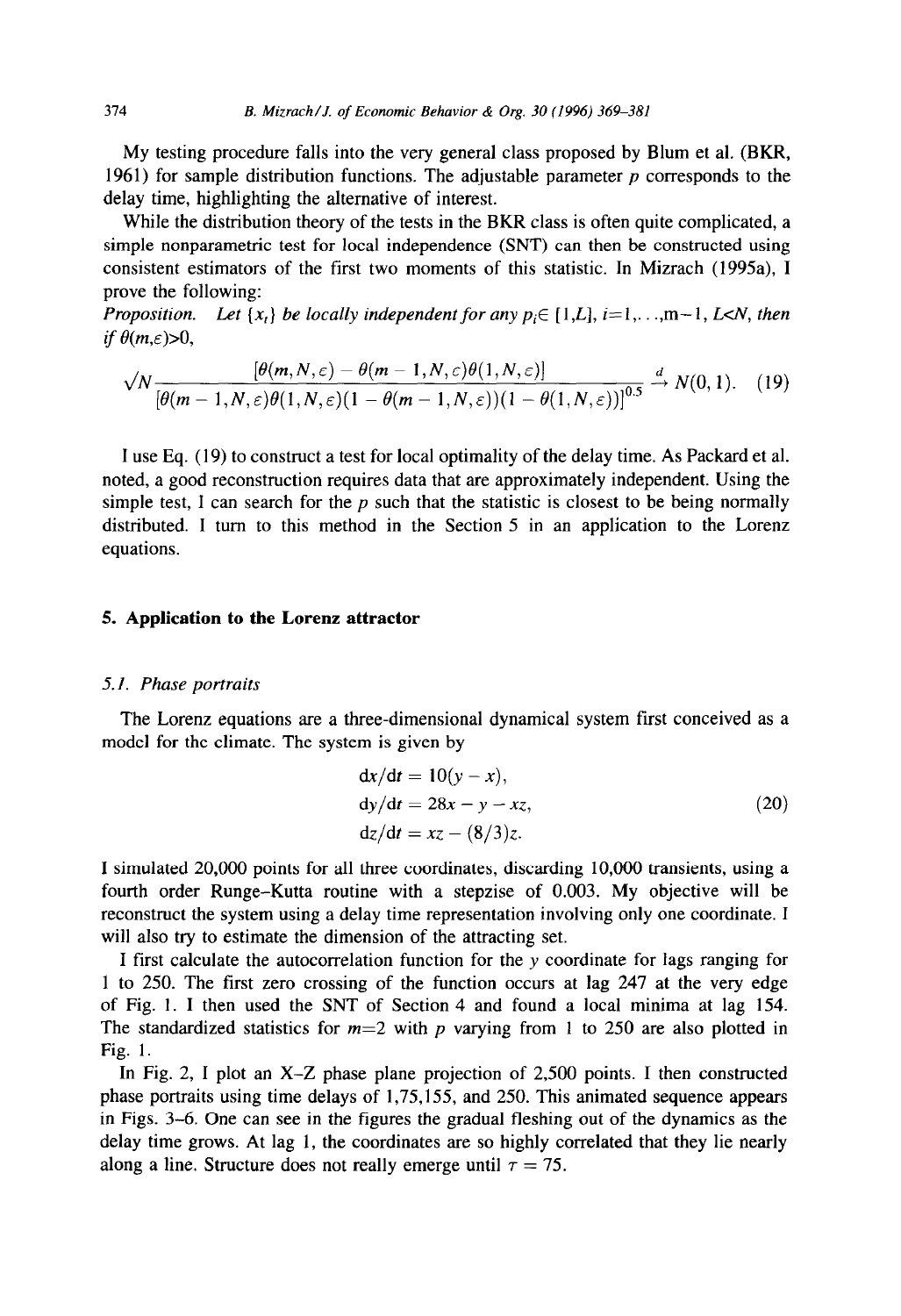

Fig. 1. Correlation dimension estimates for the Lorenz attractor.



Fig. 2. X-Z phase space of Lorenz equations.

## *5.2. Dimension estimates*

*The* correlation dimension is an estimate of the fractal dimension of a chaotic dynamical systems attracting set. The most commonly employed algorithm used to estimate the dimension is the correlation integral of Grassberger and Procaccia (1983).

375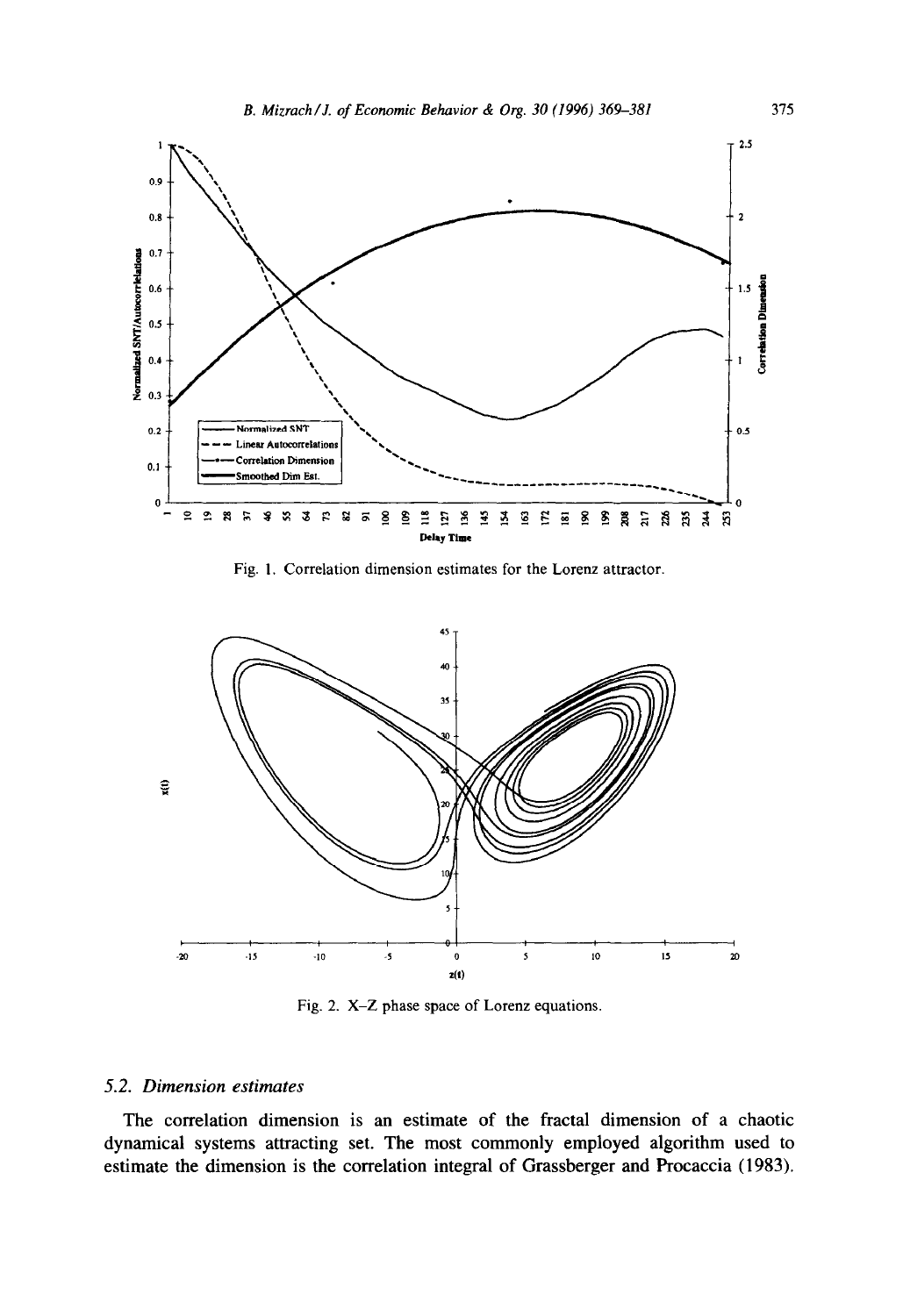

Fig. 3. Phase space reconstruction of Lorenz attractor delay time  $\tau = 1$ .



Fig. 4. Phase space reconstruction of Lorenz attractor delay time  $\tau = 75$ .

Define the statistic

$$
C(m, N, \varepsilon) \equiv \sum_{i,j}^{N} I\Big[||x_i^m - x_j^m|| < \varepsilon\Big],\tag{21}
$$

where I is the indicator (or Heaviside) function of Eq. (16) and  $\|\cdot\|$  is the  $\ell_{\infty}$  norm. the correlation integral is just the limit of Eq. (21),

$$
C(m,\varepsilon)\equiv \lim_{N\to\infty}C(m,N,\varepsilon).
$$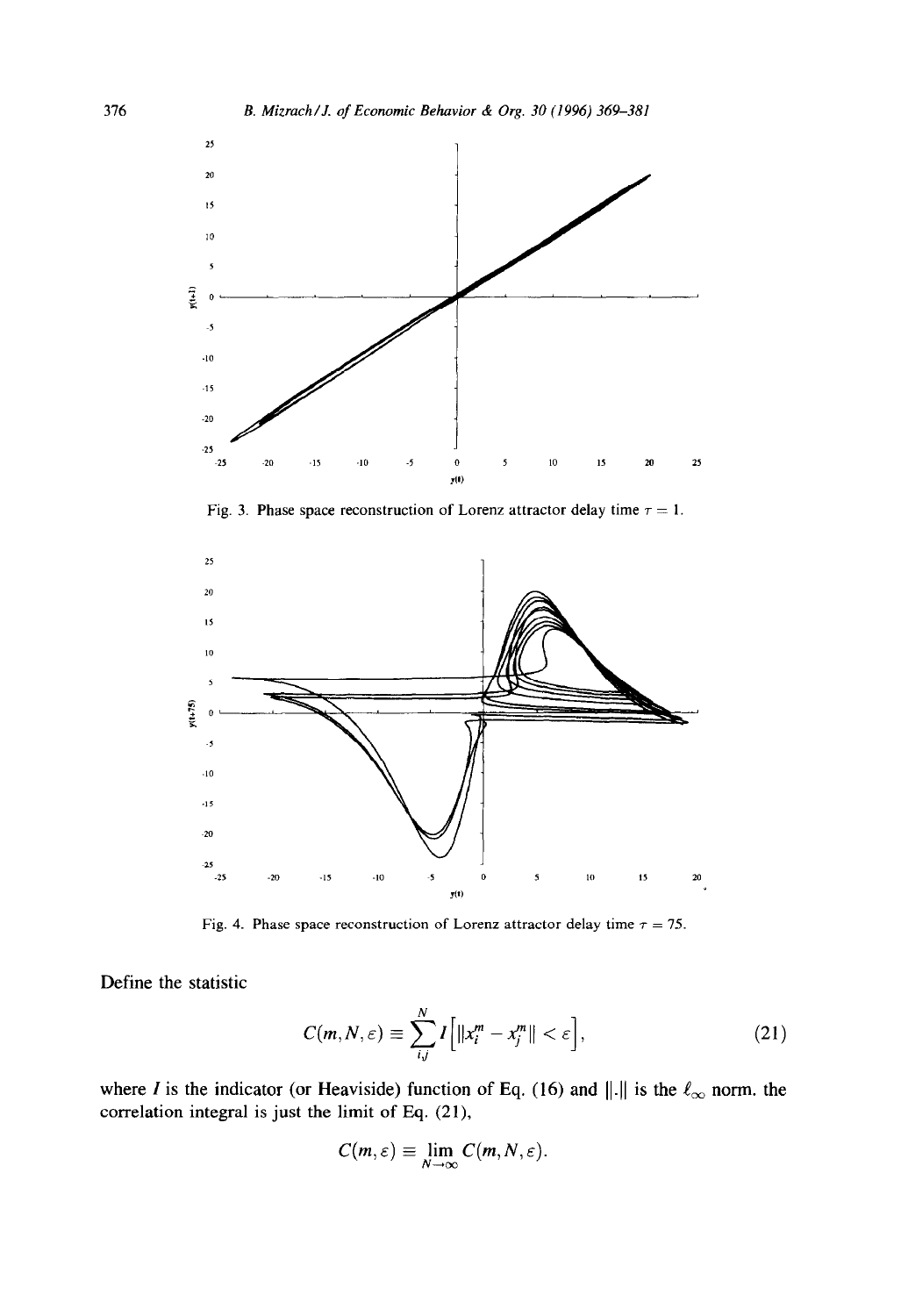

Fig. 5. Phase space reconstruction of Lorenz attractor delay time  $\tau = 155$ .



Fig. 6. Phase space reconstruction of Lorenz attractor delay time  $\tau = 250$ .

The integral is not of direct interest, but I make use of the scaling relation,

$$
C(\varepsilon) \propto \varepsilon^{\nu},
$$

where  $\nu$  is the correlation dimension. GP have shown that  $\nu$  is a lower bound for the fractal dimension. In practice, most analysts construct a plot of the statistics Eq. (21) for a range of  $\varepsilon$ 's, and estimate  $\nu$  with the logarithmic change, d log  $[C(m,N,\varepsilon)]/d \log [\varepsilon]$ .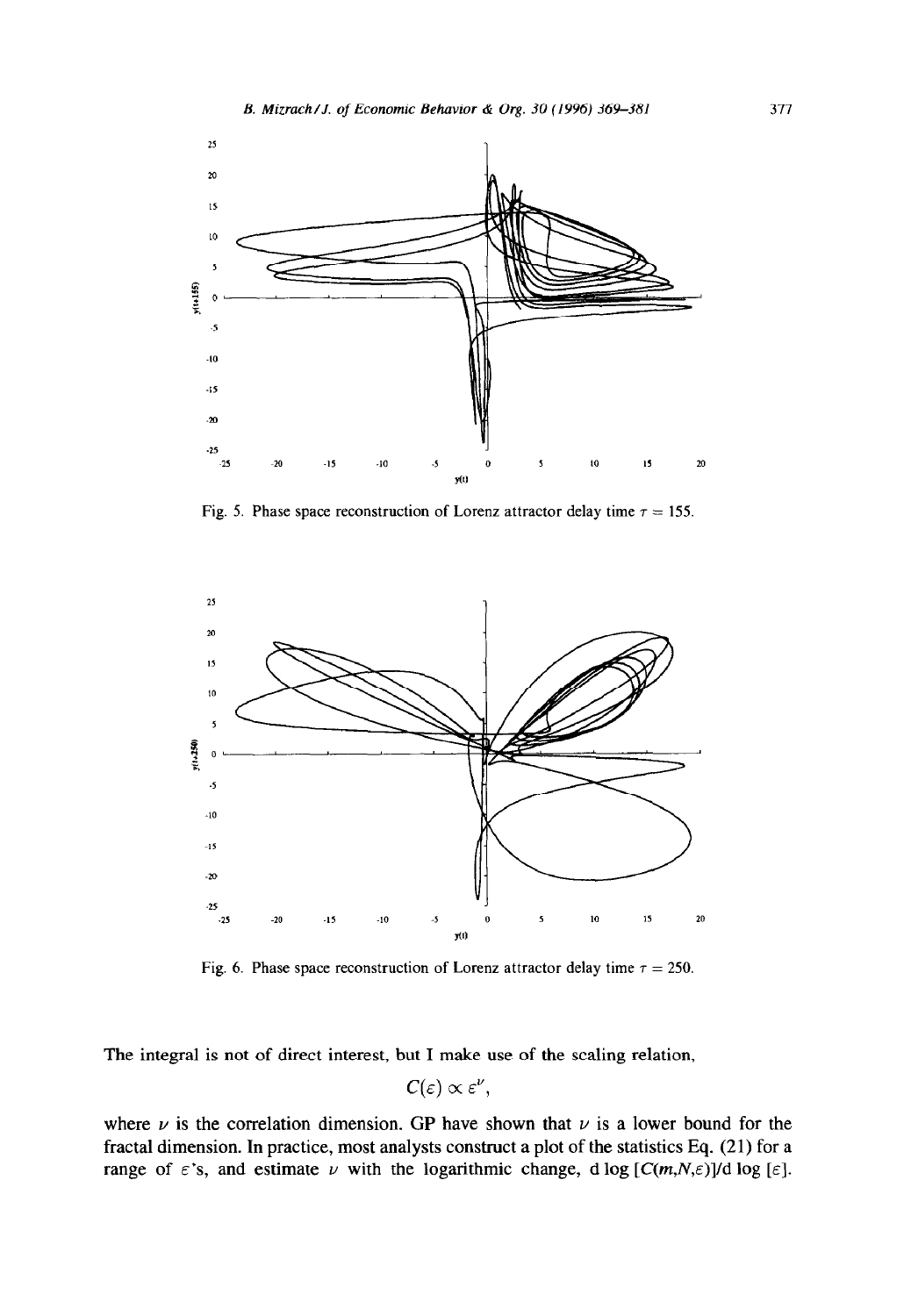| Delay               | Dimension Estimate |
|---------------------|--------------------|
| Lorenz attractor    |                    |
| 1                   | 0.711(0.021)       |
| 75                  | 1.538 (0.028)      |
| 155                 | 2.108(0.035)       |
| 250                 | 1.675(0.005)       |
| FF/DM Exchange rate |                    |
| 1                   | 0.707(0.007)       |
| 30                  | 2.042(0.067)       |
| 60                  | 2.461(0.027)       |
| 90                  | 2.189(0.006)       |
| 120                 | 2.330(0.006)       |
| 150                 | 2.278 (0.012)      |

Table 1 GLS dimension estimates <sup>a</sup>

<sup>a</sup> For the Lorenz estimates, I simulate 2,500 observations. There are 1,437 exchange rate data points. For both estimates, I use 25 autcovariances over a range of 15  $\varepsilon$ 's from 0.5 to 1.5 standard deviations. For the Lorenz data, the embedding dimension  $m=3$ , and for the exchange rate data,  $m=4$ .

Brock and Baek  $(1991)$  show that this log change is a U-statistic and compute its standard error under the assumption of i.i.d.

I follow an alternative procedure proposed by Hiemstra (1992) that accounts for weak dependence in the data. Hiemstra constructs a *j*-vector of the statistics Eq.  $(21)$ ,  $y(m,N,\varepsilon)=(C(m,N,\varepsilon_1),...,C(m,N,\varepsilon_i))$ , and regresses them on the log  $\varepsilon$ 's. His GLS estimates of  $\nu$  handle the weak dependence with Parzen weights on  $k$  lagged autocovariances. In the examples, I set  $j=15$ , ranging from 0.5 to 1.5 sample standard deviations for  $\varepsilon$ , and I set  $k=25^{4}$ 

I wanted to see whether the choice of delay time would influence the dimension calculations. I report estimates in Table 1 at the four delay times in the phase portraits and plot them in Fig. 1. A smoothed curve is fit to show the dependence of the dimension estimate on time delay.

The estimates clearly show that the short delays lead to a biasing downward of the dimension estimates. The points nearly lie along a line at  $\tau=1$ , and I estimate a dimension of 0.7 11. This is statistically different from the other estimates. This estimated correlation dimension rises smoothly until just after lag 150. At  $\tau = 155$ , the local minima of the SNT, I estimate  $\nu$ =2.108, within two standard deviations of GP's estimate of 2.04 (GP 1983, p.347, Table 2).

The other interesting thing to note is that it is also possible to wait too long. Some structure starts to disappear in Fig. 6 as the attractor starts to fold up again for large  $\tau$ . At lag 250, near the zero crossing of the autocorrelation function, the dimension estimate falls back to 1.675.

 $4$ Monte Carlo estimates in Hiemstra (1992) show this to be a useful range. Autocovariances beyond 25 made little or no difference to the estimates.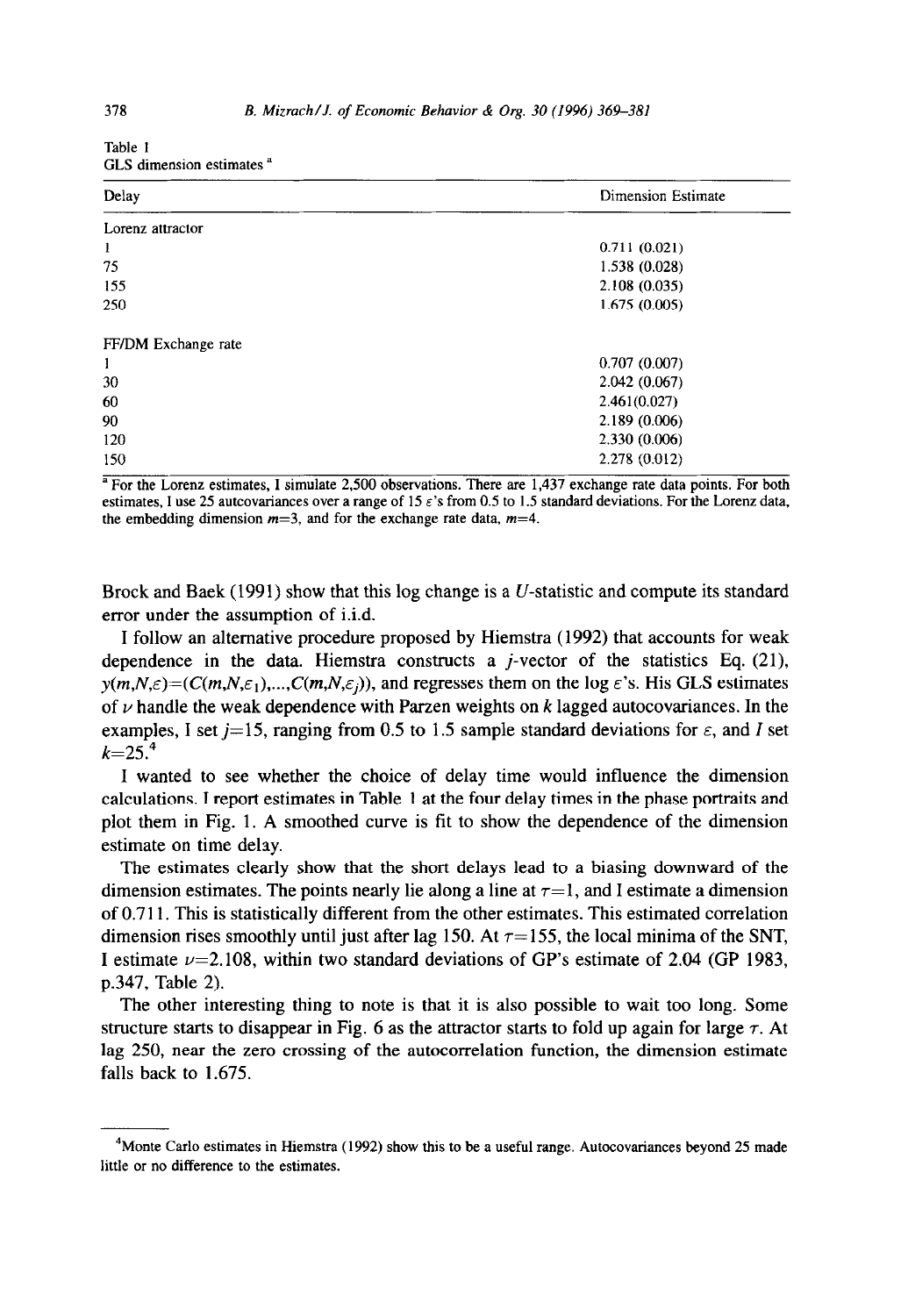#### **6. Application to the FF/DM exchange rate**

A number of studies, previously cited in the introduction, have applied the method of Grassberger and Procasccia to estimate the complexity of economic and financial data. All these papers use filtered data, generally using log differences. Many also try to filter out the effects of linear dependence with ARMA models and even nonlinear dependence with GARCH models. With the exception of Mayfield and Mizrach (1992) and Guillaume (1994), none of these papers uses a delay time reconstruction.

The motivation for filtering in the economics literature is that the data are generally nonstationary. Differencing (or some other more sophisticated filter like Hodrick-Prescott) is used to render the data stationary, but as is known from a decade of unit root econometrics, many results are quite sensitive to the choice of filter. This is particularly true when it comes to dimension calculations. Chen (1993) and Ramsey et al. (1990) have arrived at very different conclusions about the correlation dimension of several monetary aggregates using different filtering techniques. It would be nice to analyze a time series of asset prices where the levels appear stationary without filtering.

Fortunately for our purposes, the majority of intra-European exchange rates have fluctuated in  $\pm 2.25\%$  bands for more than 15 years in what is called the Exchange Rate Mechanism  $\text{ERM}$ ).<sup>5</sup> While these bands have been realigned several times, I focus on the period from January 12, 1987 to September 14, 1992 when there were no realignments in the ERM. This constitutes a sample of 1,437 daily observations in which the FF/DM exchange rate fluctuated between 3.3206 and 3.4197 FF per DM, around a central parity of 3.3539 FF/DM.

I approach these data in the same fashion as I did the Lorenz system. I analyze the autocorrelation function and graph it in Fig. 7. The zero crossing does not occur until lag 17 1. There is almost a year's worth of linear dependence in the levels of the data. This is a structure that I do not want to throw away.

The SNT locates a local minima at lag 60, well before the zero crossing. I then reconstruct the system using time delays at increments of 30 lags:  $\tau = 1$ , 30, 60, 90, 120 and 150. The dimension estimates for an embedding dimension of *m=4 are* reported in Table 1 and graphed in Fig. 7, along with a smoothed curve fit to those points.<sup>6</sup> At lag 60, I estimate a correlation dimension of  $\nu = 2.461$ . As with the Lorenz attractor, the dimension estimates are a concave function in the delay time with an inflection point just a little beyond the local minima of the SNT.

To substantiate a claim for nonlinear structure, I calculated correlation dimensions for a series of uniform random deviates on [O,l]. These are graphed in Fig. 7 as well. Using the standard errors in Table 1, I can easily reject that the dimension estimates for the exchange rate data equal to those for the random deviates. More important though, the estimates from the random data show no dependence on delay time.

 ${}^{5}$ For more details on the ERM and an application of nonlinear modeling to the FF/DM exchange rate, see Mizrach (1995b).

<sup>&</sup>lt;sup>6</sup>Normally, one would proceed to higher and higher embedding dimensions and see whether the correlation dimension plateaus. Data limitations prevent me from using m greater than 4.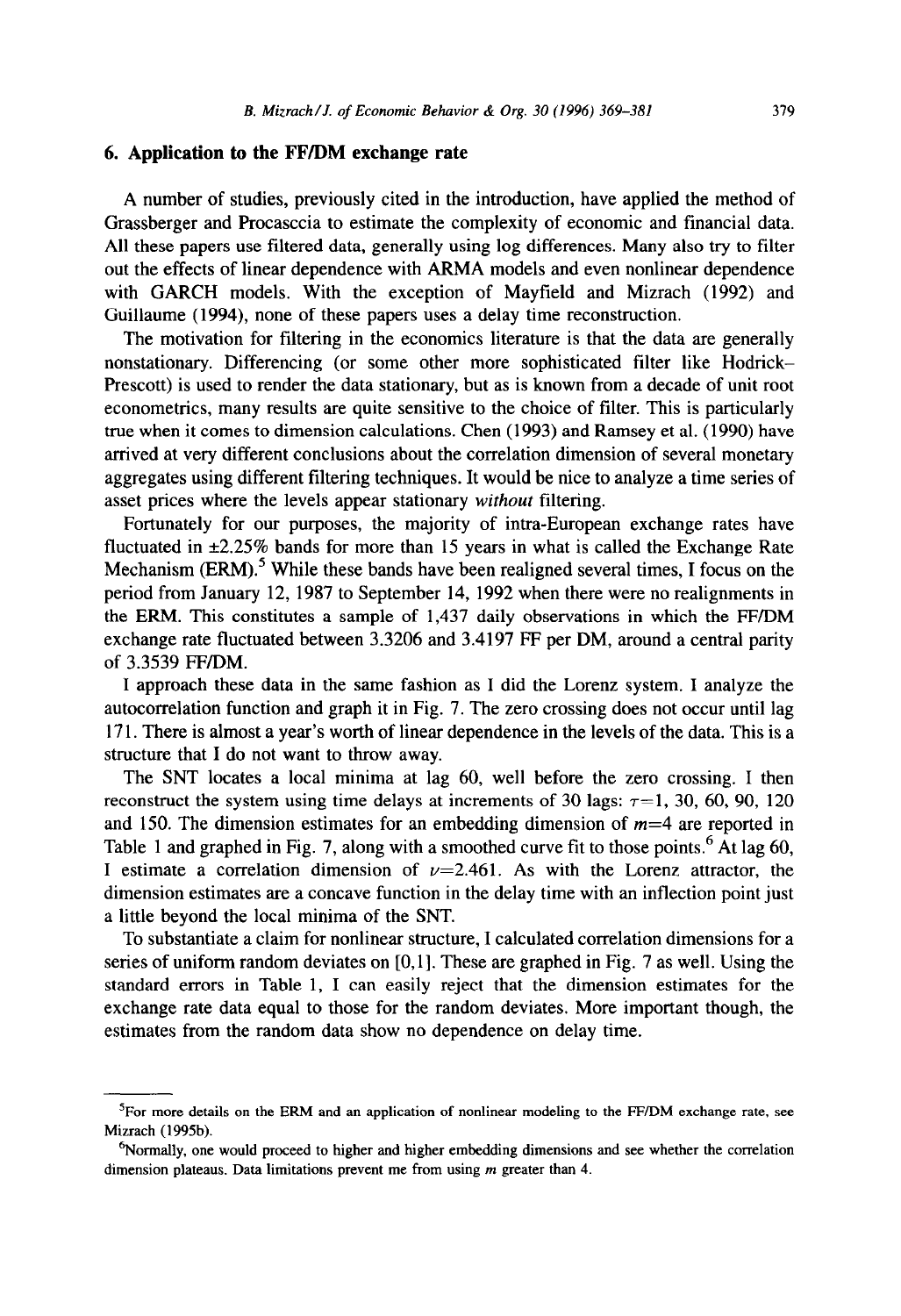

Fig. 7. Correlation dimension estimates for FF/DM exchange rate.

# **7. Conclusions**

An unresolved question in the literature on dimension estimation has been the method of choosing a delay time for reconstruction. This paper proposed the use of a measure of nonlinear correlation which I call the simple nonparametric test (SNT). In dimension estimation of the Lorenz attractor, the SNT proved to be a more reliable indicator of delay time than a common rule of thumb, the first zero crossing of the autocorrelation function.

The utility of this procedure for economists was demonstrated in an application to the FF/DM exchange rate. I find nonlinear structure in this banded exchange rate using timedelayed data in the reconstruction.

## **References**

- Blum, J.R., J. Kiefer and M. Rosenblatt, 1961, Distribution free tests of independence based on the sample distribution function, Annals of Mathematical Statistics, 32, 485-498.
- Brock, W., 1989, Distinguishing random and deterministic systems: Abridged version, Journal of Economic Theory, 40, 168-195.
- Brock, W. and E. Baek, 1991, Some theory of statistical inference for nonlinear science, Review of Economic Studies, 58, 505-522.
- Brock, W. and C. Sayers, 1988, Is the business cycle characterized by deterministic chaos?, Journal of Monetary Economics, 22, 71-90.
- Chen, P., 1993, Searching for economic chaos: A challenge to econometric practice and nonlinear tests, In: R. Day and P. Chen, Eds., Nonlinear Dynamics and Evolutionary Economics, (Oxford University Press, New York).
- Denker, M. and G. Keller, 1986, Rigorous statistical procedures for data from dynamical systems, Journal of Statistical Physics, 44( l/2), 67-93.
- Frank, M. and T. Stengos, 1989, Measuring the strangeness of gold and silver rates of return, Review of Economic Studies, 56, 553-568.